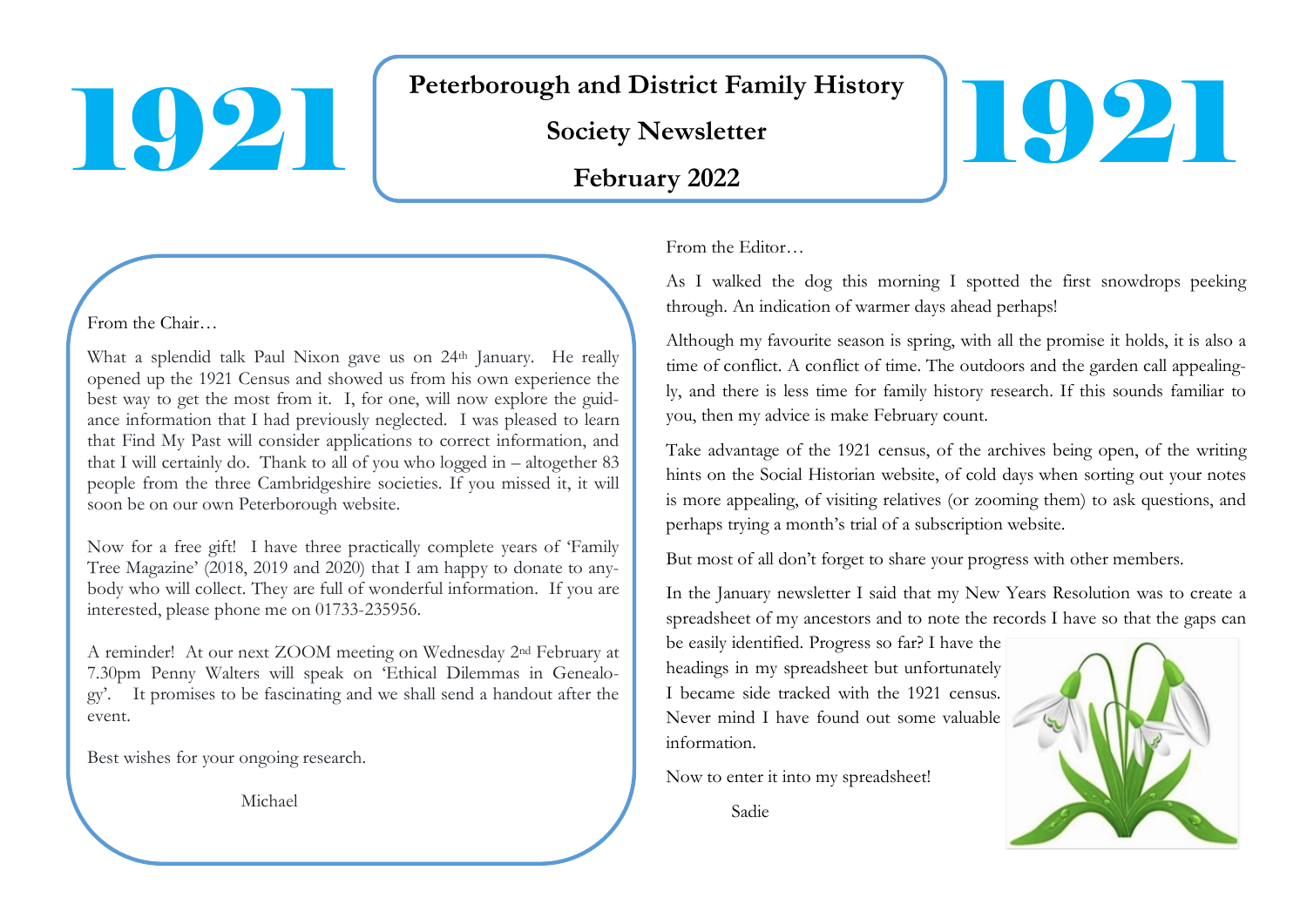## **Zoom Talks**

All meetings are currently being held by zoom. Joining instructions will be set in the week prior to the meeting.

Wed 2nd February 7.30pm 'Ethical Dilemmas in Genealogy' Penny Walters Wed 2nd March 7.30pm <sup>'A</sup> Fenland History - A Saver Shares All' Mike Perry Wed 6th April 7.30pm 'Behind the Scenes at WDYTYA' Gill Blanchard

## **Website**

I have just come across a wonderful website [www.thesocialhistorian.com.](https://www.thesocialhistorian.com/category/community/) The website covers all manner of topics about the lives of our ancestors; from crime to emigration, medicine to occupation. If you subscribe to the website you can download 101 writing prompts. This is a wonderful tool, perfect for adding the flesh onto our ancestor's bones. Why not give it a go and share the results in a future newsletter.

# **Your Society Needs You…**

We like to have a report of each talk in our journal. This ensures that those members who are unable to listen do not miss out on valuable information and they also act as a reminder which we can all re-visit.

#### **Could you write a report for the journal?**

It would be good to share this task out amongst members. The reports need not be long. They are just a summary of the highlights. Many speakers produce handouts which you can work from.

If you would like to give it a go please contact Sadie

### **Sixty-seven great grandchildren**

Isn't it wonderful when the grandchildren come round? And of course part of their joy is that they go home! But how would it be if you had 67 great grandchildren?

That's how many Frederick Ebbs had when he passed away in 1927.

#### SIXTY-SEVEN GREAT GRAND-**CHILDREN**

Mr. Frederick Kbbs, of West Lynn, butter known for years as "Grandfather " Ebby, died on Friday at the are of 90. He had been in failing bealth for five or six vesss and for the last month was bed-ridden. Born at North Wootton, he was a nage boy there for a time and afterwards a farm labourer. Later he was and afterwards helped in the constructien of the Decking and Sutton Bridge railways.

A widower for some ten years, he left two sens. 55 grandchildren and 67 great-grandchildren.

The Lincoln, Rutland and Stamford Mercury, Friday June 10th 1927

Do you have an ancestor who beats Mr. Ebbs?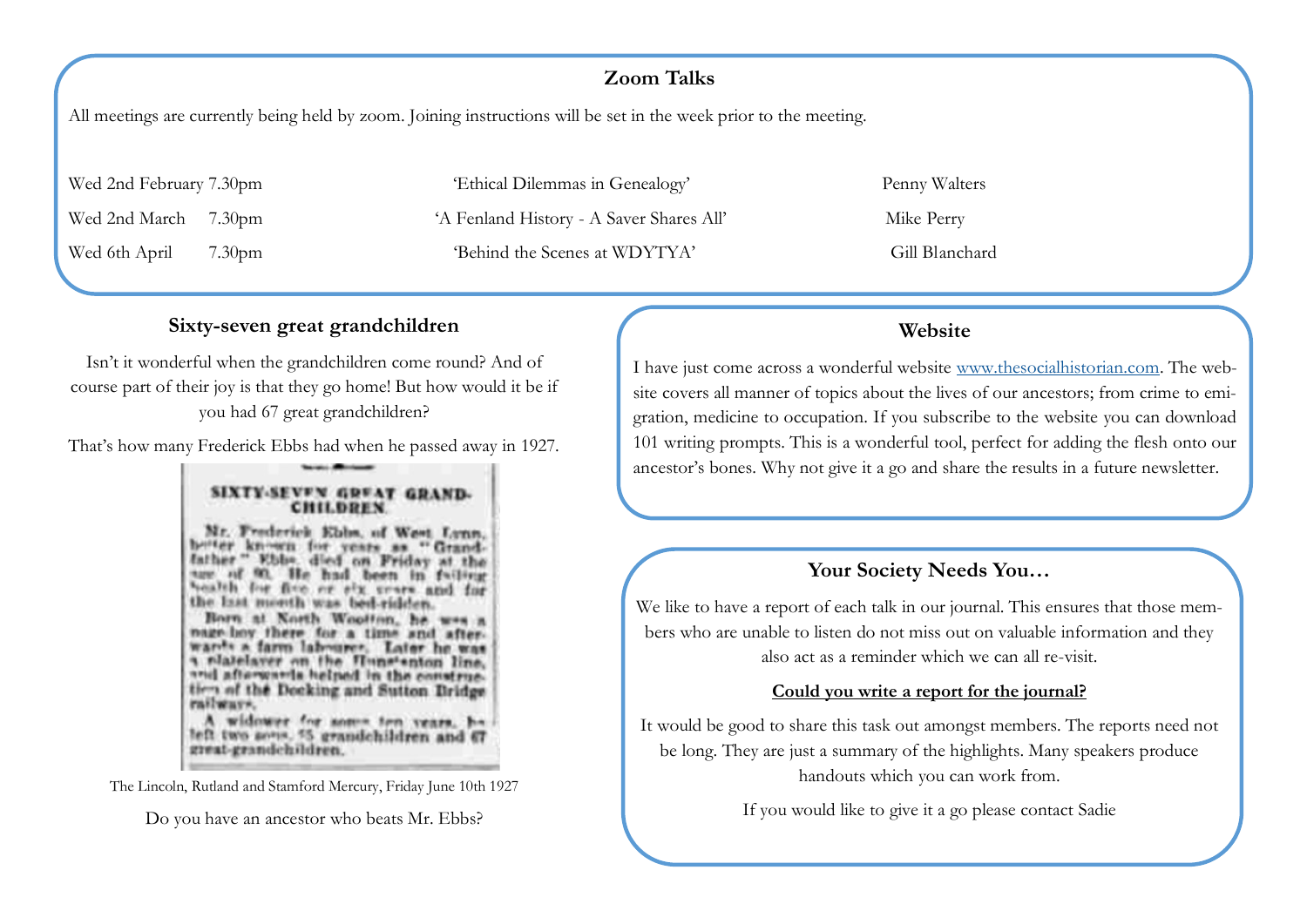### **Mystery Object**



First an apology. I incorrectly said that the item pictured on the left was a yoke for carrying milk. This ,of course, would have been extremely uncomfortable as those kind of yokes are usually shaped to sit comfortably around the neck. The item pictured is in fact a yoke for pulling a harrow or similar implement, by horses. Thanks to Graham and Ewan for sharing their memories of these items with me and pointing me in the right direction.

The purpose of the item on the right was not a mystery to many of you. It is of course a stamp or former for making the 'frog' in bricks where the maker's mark is found. This one was used to stamp L B C PHORPRES onto the London Brick Company bricks.

What is more of a mystery is where the name came from and what the original purpose of the 'frog' was. The website [www.scottishbrickhistory.co.uk/brick](https://www.scottishbrickhistory.co.uk/brick-frog-origins-of-use/)-frog-origins-of-use has some very interesting theories, and include: They may have developed from the Egyptian custom of interring small creatures in the hollow of a brick as they built walls. The shape of the hollow looks like a horses hoof which is also called a frog. The use of the frog reduces the quantity of clay needed to make a brick, so the brickmaker is being frugal and frugal evolved to frog. The shal-





results in a stronger bond with the brick beneath. In the brick mould there are 'kickers' which push the green clay into the corners of the mould. At some point the English 'kickers' became confused with the Danish 'kikker' and kikker translates as frog. Perhaps the truth will never be found out but its interesting to think about!

And now for this months mystery object. Perhaps a little more challenging.

What is the purpose of the item on the bottom left?

**Do you have a story to tell, a tip to share, a book to recommend, a brickwall you need help with?**

**Please get in touch with the Editor.**

**Don't be shy!**